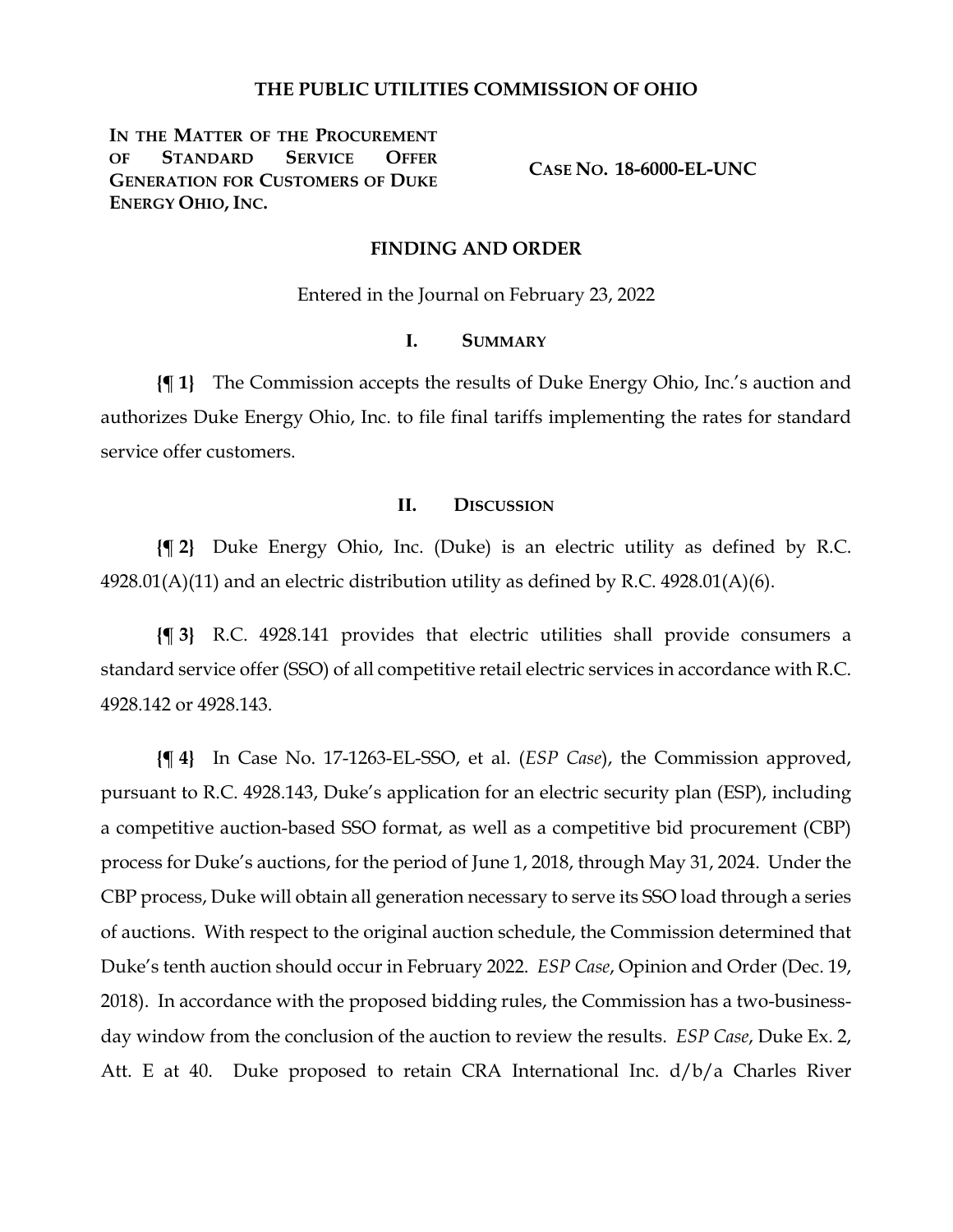Associates, Inc. (CRA) as the auction manager for Duke's auctions. *ESP Case*, Duke Ex. 2 at 8.

**{¶ 5}** However, on July 25, 2019, the Federal Energy Regulatory Commission (FERC) issued an order directing PJM Interconnection, LLC (PJM) to not conduct its base residual auction (BRA) regarding the 2022-2023 delivery year, previously scheduled for August 2019. *Order on Motion for Supplemental Clarification*, Case No. EL16-49-00, at ¶ 2 (July 25, 2019). This direction prevented PJM from moving forward with a wholesale competitive bidding process the output of which informed potential bidders in each EDU retail competitive bidding process regarding the forward cost of the capacity obligation arising from the provision of SSO generation supply.

**{¶ 6}** Thereafter, on December 19, 2019, FERC ordered that PJM must submit a new schedule regarding the BRA within 90 days. Order Establishing Just and Reasonable Rate, Case No. EL16-49-00, at ¶ 4 (Dec. 19, 2019).

**{¶ 7}** By Entry issued on February 13, 2020, in the *ESP Case*, the Commission directed Staff to file a proposal for a modified product which contains capacity flow-through provisions since the uncertainty caused by FERC's order precludes the use of a more traditional three-year auction product at a time when market fundamentals were signaling opportunities to use a forward looking competitive bidding process to lock in historically low energy prices for the benefit of Ohio retail electric customers.

**{¶ 8}** On March 13, 2020, Staff filed, in Case No. 18-6000-EL-UNC, a singular proposal and recommendation, as directed by the Commission. On April 6, 2020, the attorney examiner issued an entry in the above-captioned case inviting interested stakeholders to file public comments discussing Staff's proposal and recommendation. Subsequently, interested stakeholders filed comments in response to Staff's recommendation.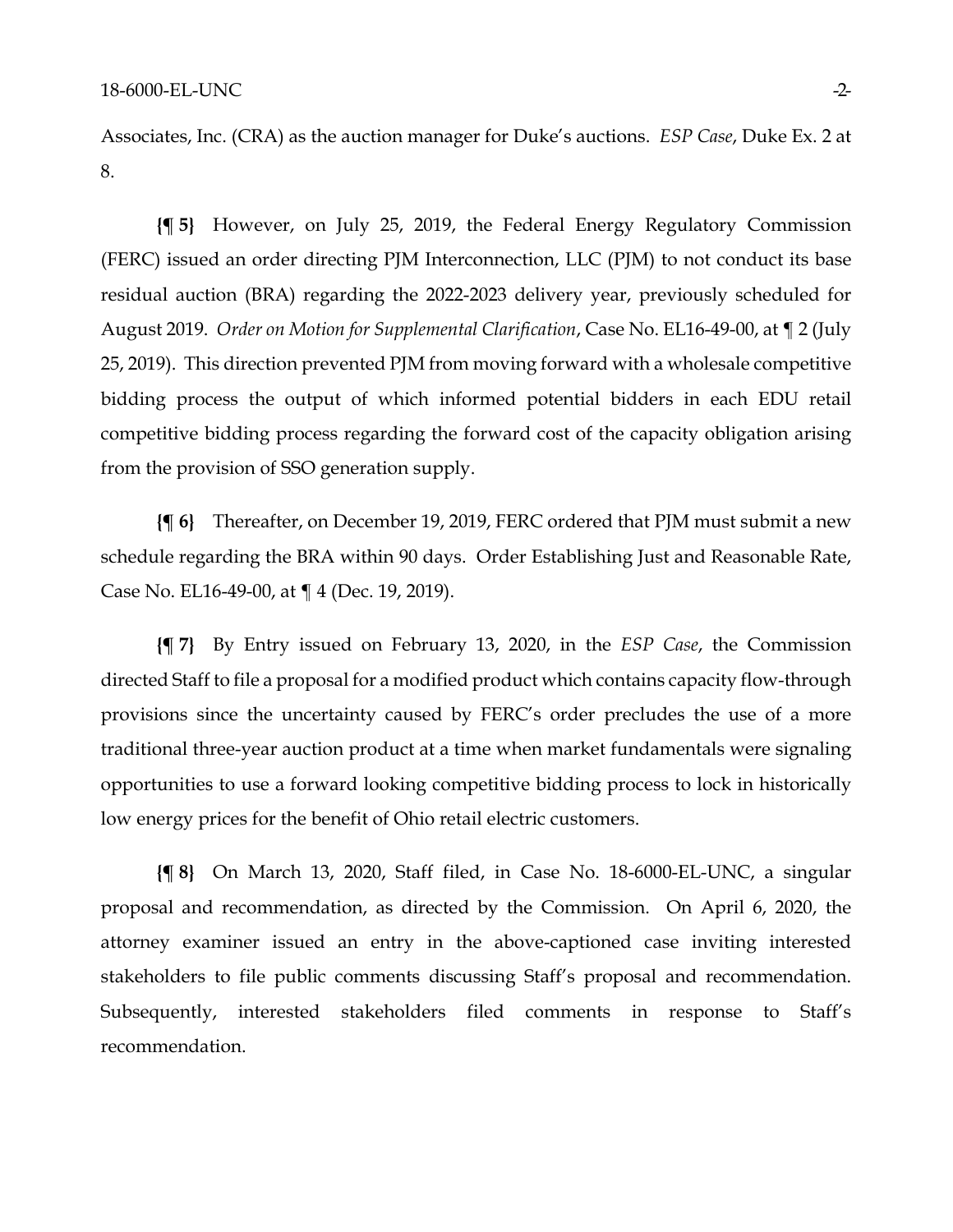**{¶ 9}** On July 15, 2020, the Commission issued a Finding and Order in which the EDUs were directed, in part, to modify their SSO procurement auctions by submitting a plan to change the current auctions scheduled for Fall 2020 and Spring 2021 to substitute a 12 month product for the current, planned products. *In re the Procurement of Standard Service Offer Generation,* Case Nos. 18-6000-EL-UNC, et al. (*Procurement Cases*), Finding and Order (July 15, 2020) at ¶ 35.

**{¶ 10}** On August 14, 2020, in the *ESP Case*, Duke filed its motion to adjust its Fall 2020 and Spring 2021 auctions. Therein, Duke proposed removing the 36-month product for both the Fall 2020 and Spring 2021 auctions, thereby allocating each auction's entire tranche target of 17 to the 12-month product for each auction. Duke averred that its plan eliminates uncertainty for bidders that participate in these auctions with respect to forward prices, and the plans represent the simplest solution for complying with the Commission's directive. Although Duke filed its motion in the *ESP Case*, the Commission addressed the motion in this docket, Case No. 18-6000-EL-UNC.

**{¶ 11}** On August 26, 2020, the Commission granted Duke's motion to adjust its SSO procurement auction processes for the Fall 2020 and Spring 2021 auctions. *Procurement Cases*, Finding and Order (Aug. 26, 2020) at ¶ 35.

**{¶ 12}** On February 24, 2021, the Commission issued a Second Entry on Rehearing regarding the July 15, 2020 Finding and Order. Among other things, the Commission recognized that PJM had reestablished its capacity auction schedule and, therefore, granted rehearing and directed the EDUs to file, within 60 days, new proposed auction schedules consistent with the timeframes established by PJM for future BRAs and consistent with the provisions for staggering and laddering auctions contained in the ESPs. *Procurement Cases*, Second Entry on Rehearing (Feb. 24, 2021) at ¶ 22.

**{¶ 13}** On April 23, 2021, in compliance with the February 24, 2021 Second Entry on Rehearing, Duke filed its application for approval of newly proposed auction schedules. Among other proposals, Duke proposed to commence procurement for the 2022/2023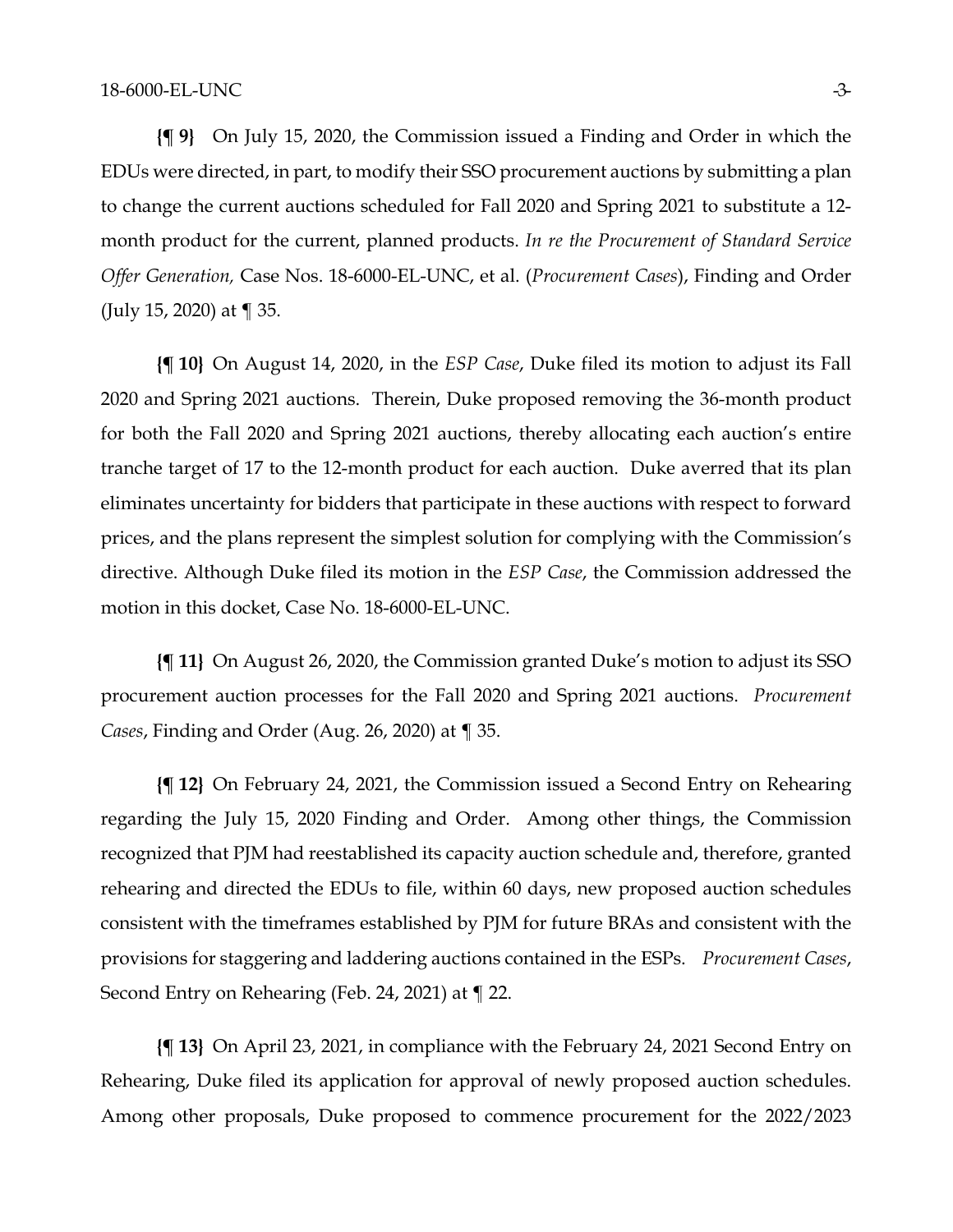delivery year with its currently scheduled September 2021 auction through which it will procure 50 tranches. The February 2022 SSO auction would include two products, a 12 month product with 20 tranches and a 24-month product with 30 tranches.

**{¶ 14}** On June 16, 2021, the Commission granted Duke's application for approval of newly proposed auction schedules, including Duke's proposal for its September 2021 and February 2022 auctions, as well as future auctions. *Procurement Cases*, Finding and Order (June 16, 2021) (*Procurement Order*) at ¶ 24. By Entry on Rearing issued on August 11, 2021, the Commission reaffirmed its approval of Duke's application for newly proposed auction schedules, while making a clarification regarding Duke's February 2023 auction. *Procurement Cases*, Entry on Rehearing (August 11, 2021) at ¶ 24.

**{¶ 15}** On December 22, 2021, FERC issued an order reversing FERC's previous determination that the backward-looking energy and ancillary services offset (E&AS Offset) was just and reasonable. Given this reversal, FERC directed PJM to submit a compliance filing within 60 days to revise its Tariff and Operating Agreement and, in order to incorporate the revised E&AS Offset in the BRA for the 2023/2024 delivery year, directed PJM to submit a compliance filing within 30 days that proposes a new schedule for the BRA and subsequent BRAs. *Order on Voluntary Remand*, Case Nos. EL19-58-006; ER19-1486-003, at ¶ 2 (Dec. 22, 2021).

**{¶ 16}** On January 21, 2022, PJM submitted a compliance filing in response to the above order in which PJM proposed changing the BRA for the 2023/2024 delivery year from January 25, 2022, to June 8, 2022. *Compliance Filing Concerning Certain Proposed Revised Pre-Auction Deadlines*, Case Nos. EL19-58-010; ER19-1486-00, at 2 (Jan. 21, 2022).

**{¶ 17}** On January 10, 2022, Duke filed a notice advising the Commission of FERC's order cited above delaying the January 2022 BRA for the 2023/2024 delivery year and a request for guidance regarding whether an amendment to Duke's upcoming SSO auction schedule should occur. In the filing, Duke requested that the Commission once again modify its auction so that its February 2022 SSO auction procures 50 tranches of a 12-month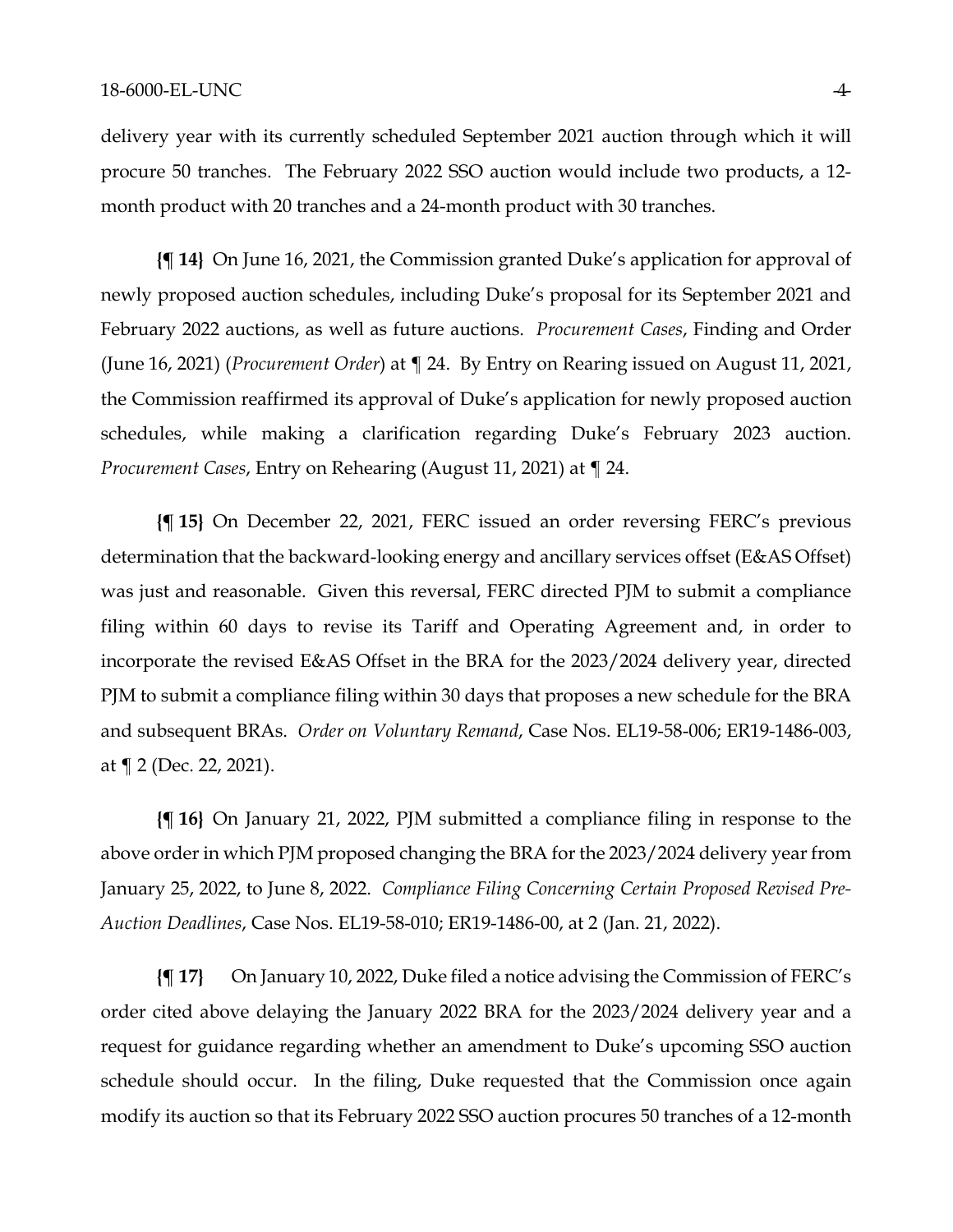product for the 2022/2023 delivery year. If adjusted in this manner, Duke noted that it will adjust the load for the remaining period, June 2023 through May 2024, after a final PJM capacity rate is established.

**{¶ 18}** On January 26, 2022, the Commission granted Duke's request to adjust its February 2022 SSO auction schedule and directed Duke to adjust the schedules in a manner consistent with its filing.

**{¶ 19}** Pursuant to the Commission's decision in the *ESP Case* and in accordance with the *Procurement Order* as well as the January 26, 2020 Finding and Order, a CBP auction was held on February 22, 2022. The auction consisted of nine rounds in the descending-clock phase. On February 23, 2022, CRA and Bates White, LLC (Bates White), a consultant retained by the Commission to monitor the CBP auction, filed reports regarding the conduct of the auction. These reports consisted of confidential versions, filed under seal, and a redacted version of the report filed by CRA, which is publicly available in this docket.

**{¶ 20}** According to the reports filed by CRA and Bates White, for the 12-month product, the auction resulted in a clearing price of \$64.78 per megawatt hour (MWh) for the June 1, 2022 through May 31, 2023 delivery period. CRA and Bates White each recommended that the Commission find that the auction, within the limits of its structures, had sufficient competitive attributes and resulted in a winning price that is reasonable.

**{¶ 21}** The Commission finds that the reports filed by CRA and Bates White do not contain any recommendation or evidence that the auction violated the CBP rules in such a manner as to invalidate the auction. Accordingly, the Commission accepts the results of the auction.

**{¶ 22}** On February 23, 2022, Staff filed a motion for protective order, pursuant to Ohio Adm.Code 4901-1-24, requesting that both the report of the Commission's consultant regarding Duke's auction and the notification of the auction results filed on February 23, 2022, be kept confidential. In support of the motion, Staff submits that these documents are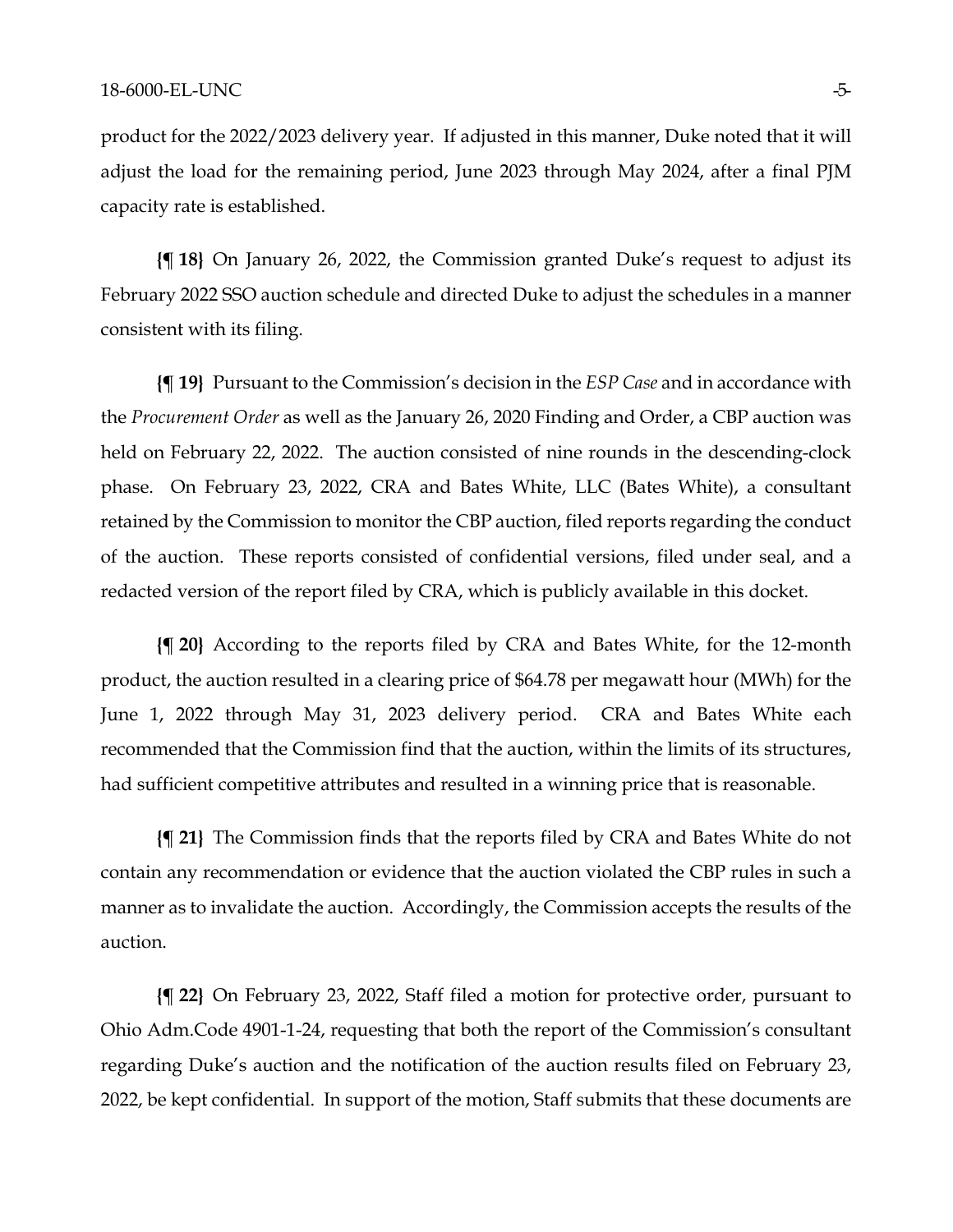highly competitive and sensitive in nature, in that they identify the details of various bids and parties making the bids in the auction. According to Staff, disclosure of this information would be highly prejudicial to the bidding parties and the viability of any future auction in Ohio.

**{¶ 23}** Ohio Adm.Code 4901-1-24 provides that, unless otherwise ordered, protective orders issued pursuant to the rule automatically expire after 24 months. However, given the highly competitive and sensitive nature of the reports filed by CRA and Bates White, the Commission finds that it would be appropriate to grant protective treatment indefinitely, until the Commission orders otherwise. Therefore, we find that Staff's motion for protective order of the information, is reasonable and should be granted, to the extent set forth in this Finding and Order. Accordingly, the Bates White report and the following information related to the CRA report will be protected from public release: the names of unsuccessful bidders; price information, including starting price methodologies and round prices/quantities for individual bidders; all information contained in Part I and Part II of the bidder applications; and indicative preauction offers.

**{¶ 24}** However, the Commission finds that certain information regarding the auction contained in the report submitted by CRA should be released to the public after a brief period of time to allow the winning bidders to procure any additional necessary energy or capacity to serve the SSO load. Therefore, unless otherwise ordered by the Commission, the following information will be subject to public release 21 days after the issuance of this Finding and Order: the names of bidders who won tranches in the auction; the number of tranches won by each bidder; the first round ratio of tranches supplied compared to tranches needed; and the redacted report filed by CRA detailing the auction proceedings, subject only to redaction of any confidential information enumerated above. The Commission's docketing division is directed to work with Staff to assure the appropriate public release of information.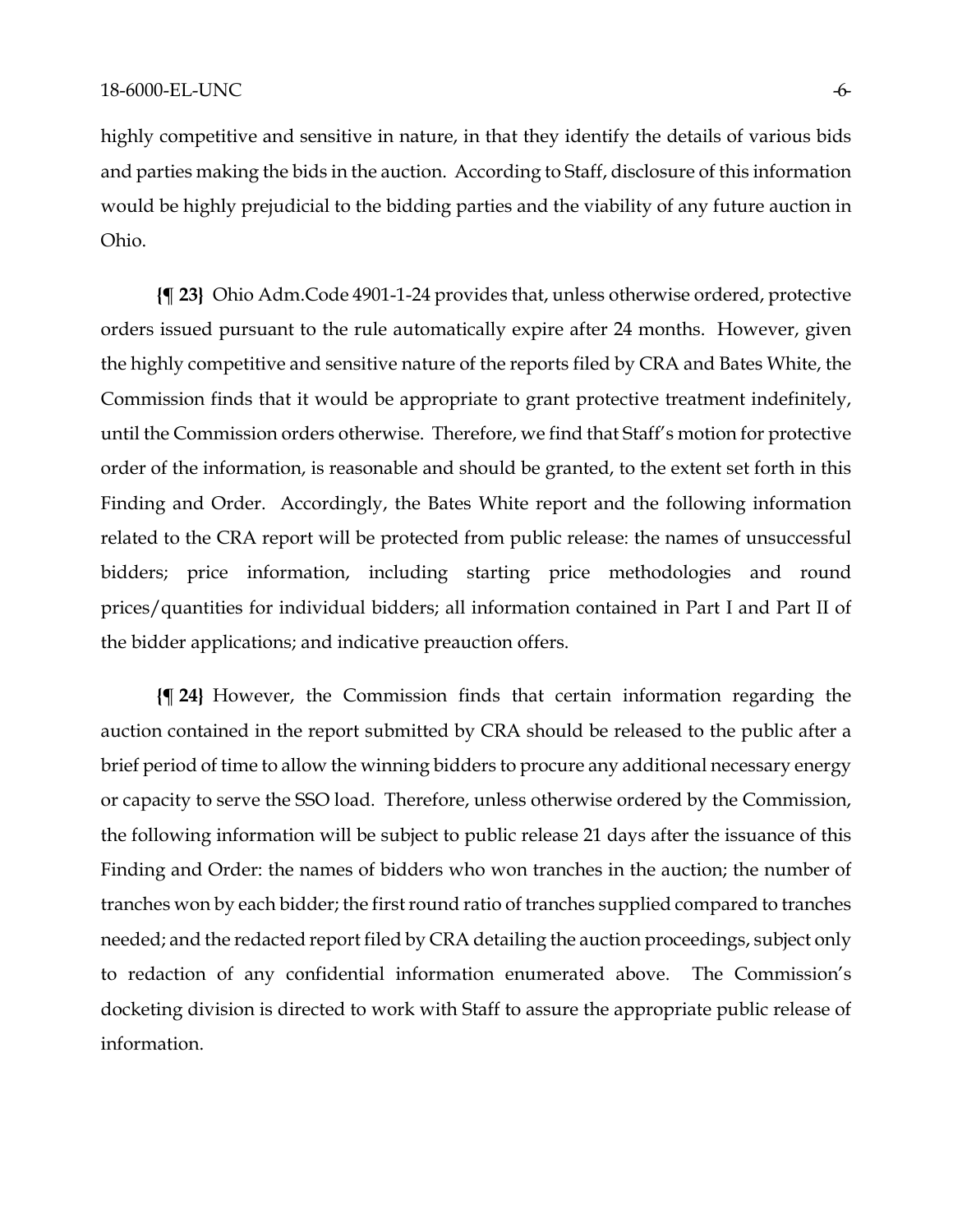**{¶ 25}** Finally, all bidders are required to immediately disclose to the Commission and Staff all prices, terms, and conditions for any post-auction assignments of tranches obtained through the CBP, subject to appropriate protections for confidential or proprietary information.

**{¶ 26}** Accordingly, the Commission finds that Duke should be authorized to file final tariffs implementing the rates for SSO customers consistent with this Finding and Order. The final tariffs shall be approved effective June 1, 2022, contingent upon final review by the Commission.

#### **III. ORDER**

**{¶ 27}** It is, therefore,

**{¶ 28}** ORDERED, That the information set forth in Paragraph 23 be deemed confidential and remain under seal indefinitely. It is, further,

**{¶ 29}** ORDERED, That, unless otherwise ordered by the Commission, the information set forth in Paragraph 24 be subject to public release 21 days after the issuance of this Finding and Order. It is, further,

**{¶ 30}** ORDERED, That Duke is authorized to file tariffs, in final form, consistent with this Finding and Order. Duke shall file one copy in this case docket and one copy in its TRF docket. It is, further,

**{¶ 31}** ORDERED, That the effective date of the new tariffs shall be June 1, 2022, contingent upon final review by the Commission. It is, further,

**{¶ 32}** ORDERED, That Duke notify its customers of the changes to the tariff via bill message or bill insert within 30 days of the effective date. A copy of this notice shall be submitted to the Commission's Service Monitoring and Enforcement Department at least 10 days prior to distribution to customers. It is, further,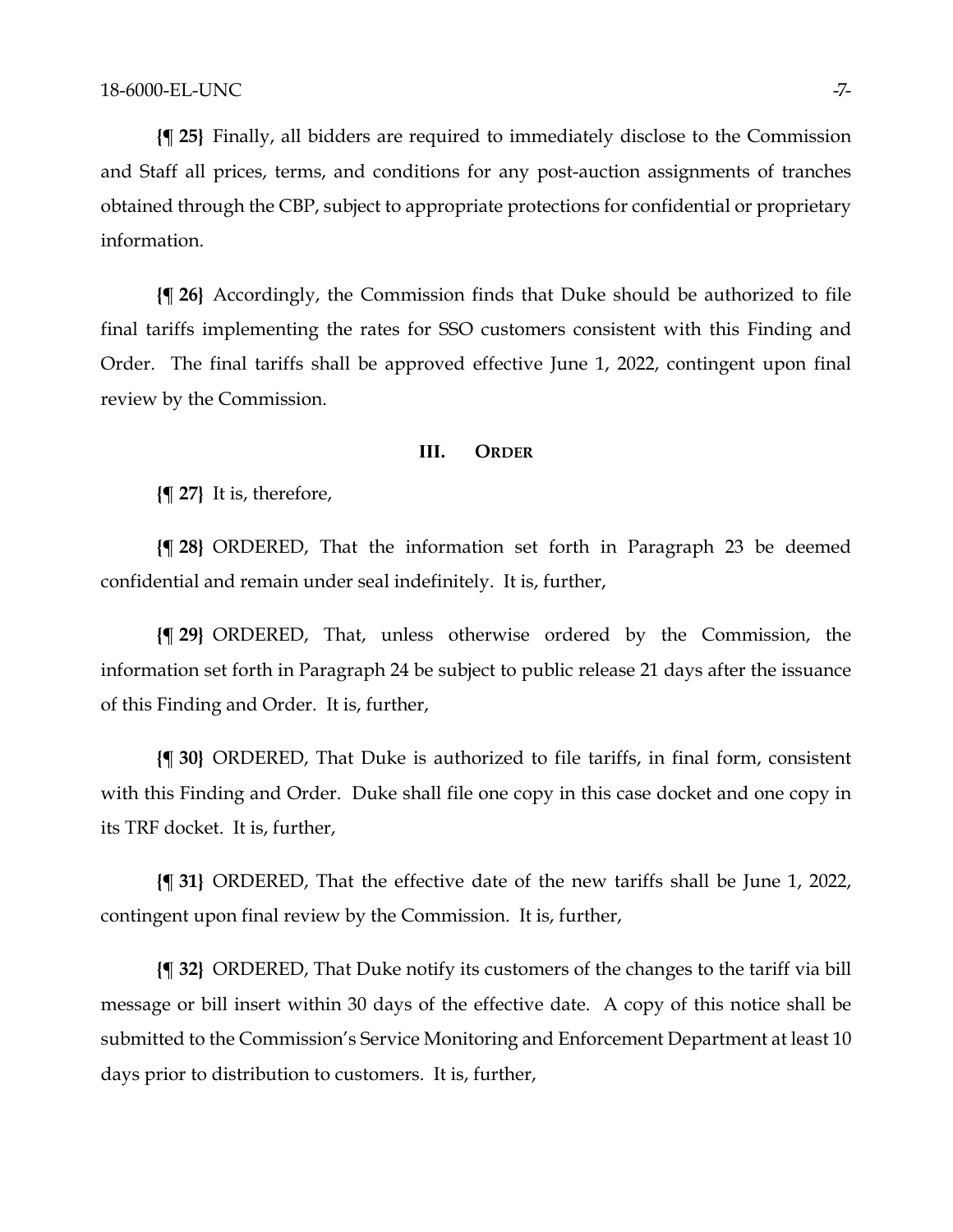**{¶ 33}** ORDERED, That a copy of this Finding and Order be served upon all parties of record.

COMMISSIONERS: *Approving:*  Jenifer French, Chair M. Beth Trombold Lawrence K. Friedeman Daniel R. Conway Dennis P. Deters

MJS/kck